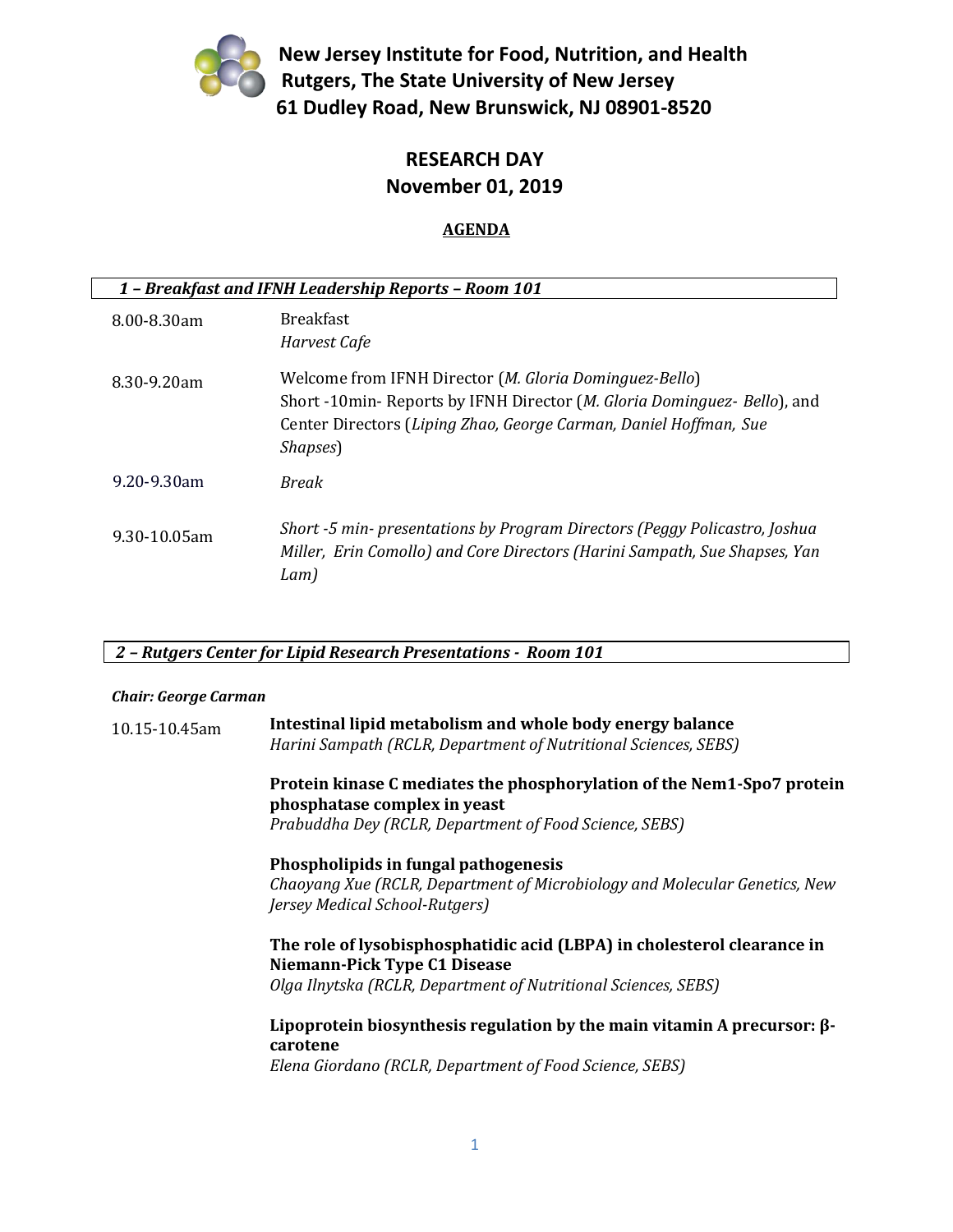*2 – Center for Childhood Nutrition Research Presentations - Room 101*

#### *Chair: Daniel Hoffman*

10.45-11.15am **Food systems and food security: impact on child health** *Shauna Downs (Department of Urban-Global Public Health, Rutgers School of Public Health)* **Prenatal exposure to endocrine disruptors and long-term health** *Emily S Barrett (Department of Epidemiology, Rutgers School of Public Health)* **Infant feeding patterns and childhood obesity** *John Worobey (Department of Nutritional Sciences, SEBS)* **African-indigenous vegetables and childhood micronutrient status** *Jim Simon (Department of Plant Biology, SEBS)* **Bodacious Broccoli: Assessing Preschool-Aged Children's Liking and Acceptance of Broccoli in Different Cooking Forms.** *Peggy Policastro (NJHKI, Rutgers Dining, Nutrition Services and NJ IFNH)*

11.15-11.30am Break

#### *3 – Center for Nutrition, Microbiome and Health Presentations - Room 101*

#### *Chair: Yan Lam*

| 11.30am-12.00pm | Association between intestinal inflammation and CNS autoimmunity<br>Kouichi Ito, (Department of Neurology, Robert Wood Johnson Medical<br>School)      |
|-----------------|--------------------------------------------------------------------------------------------------------------------------------------------------------|
|                 | Sexual dimorphism in microbiome regulation by an oral<br><b>flavonoid</b> Harini Sampath (Department of Nutritional Sciences, SEBS)                    |
|                 | Phytochemicals, gut microbiota, and health<br>Diana Roopchand (Department of Food Science, SEBS)                                                       |
|                 | Antibiotic resistance genes in the neonatal Microbiota<br><i>Jincheng Wang (Department of Biochemistry and Microbiology, SEBS)</i>                     |
|                 | Guild-based analysis for understanding gut microbiome in human<br>health and diseases<br>Guojun Wu (Department of Biochemistry and Microbiology, SEBS) |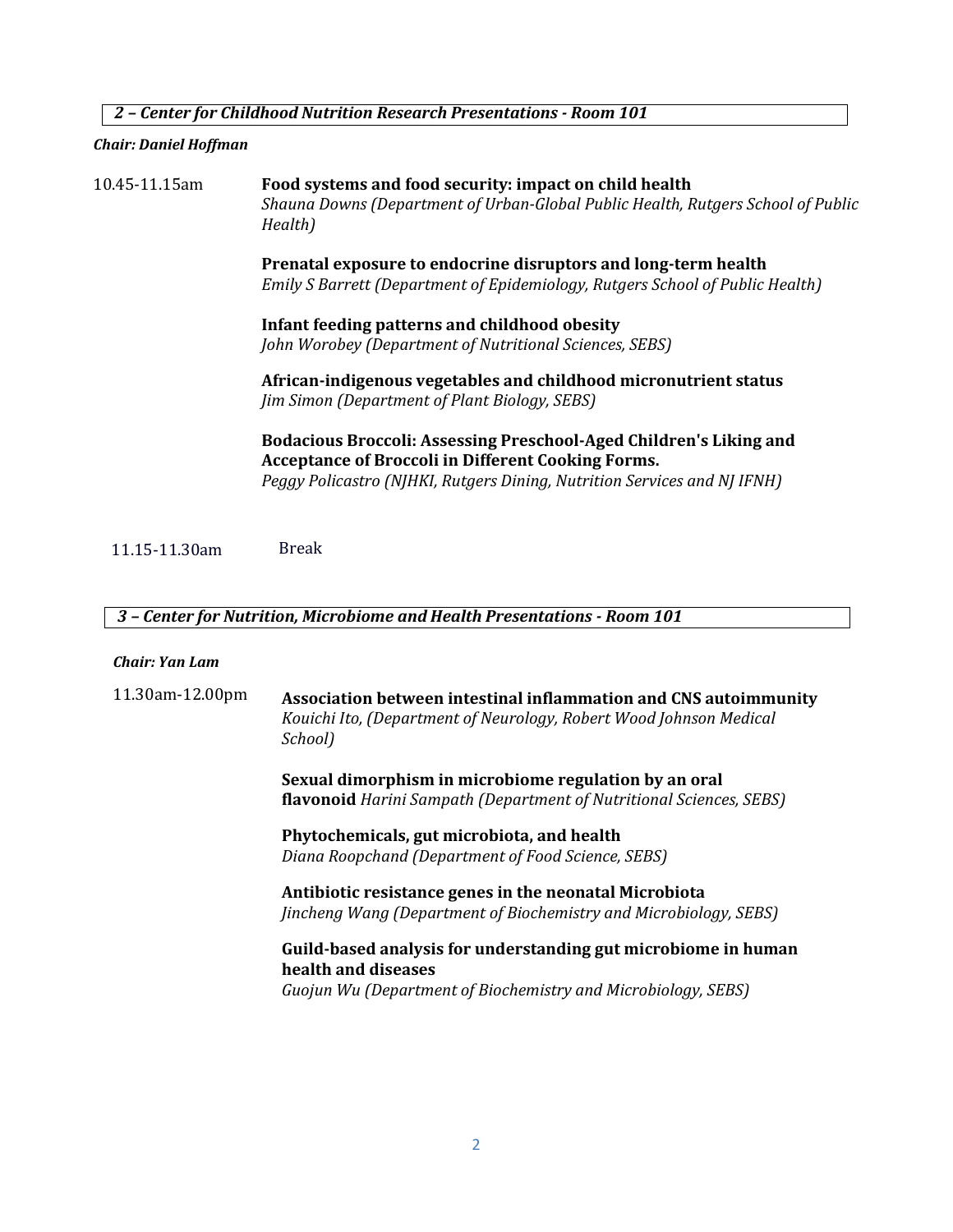#### *4 – Center for Human Nutrition, Exercise and Metabolism - Room 101*

*Chair: Sue Shapses*

12.00-12.30pm

#### **Cardiorespiratory Fitness, Statin Therapy and the Risk of Developing Type 2 Diabetes Mellitus**

*Peter Kokkinos (Department of Kinesiology and Health, SAS)*

#### **Using neural measures to predict exercise treatment response in major depression.**

*Brandon Alderman (Olson R, Brush C, Bocchine A; Department of Kinesiology and Health, SAS)*

**The Role of Activating Transcription Factor 4 in Dietary Sulfur Amino Acid Restriction-Mediated Alterations in the Transsulfuration Pathway.**

*William Jonsson (Margolies N, Mirek ET, Anthony TG; Department of Nutritional Sciences, SEBS)* 

**Determinants of Successful Aging in a Mediterranean population: the multinational MEDIS (MEDiterranean Islands) study.** 

*Anastasia Papadimitriou (PI: Sidossis L, Department of Kinesiology and Health, SAS)*

#### **Vitamin D status and geriatric nutritional status as a risk factor for mobility, but not mortality after hip fracture.**

*Sue Shapses (L Hao, Y Schlussel, H Noveck, Carson J) (Departments of Nutritional Sciences, SEBS; Department of Medicine, RJWMS)*

**5- Lunch Harvest Cafe** 12.30-1.00pm

1.00-2.30pm

**6- Poster Session Atrium, Floors 1 and 2**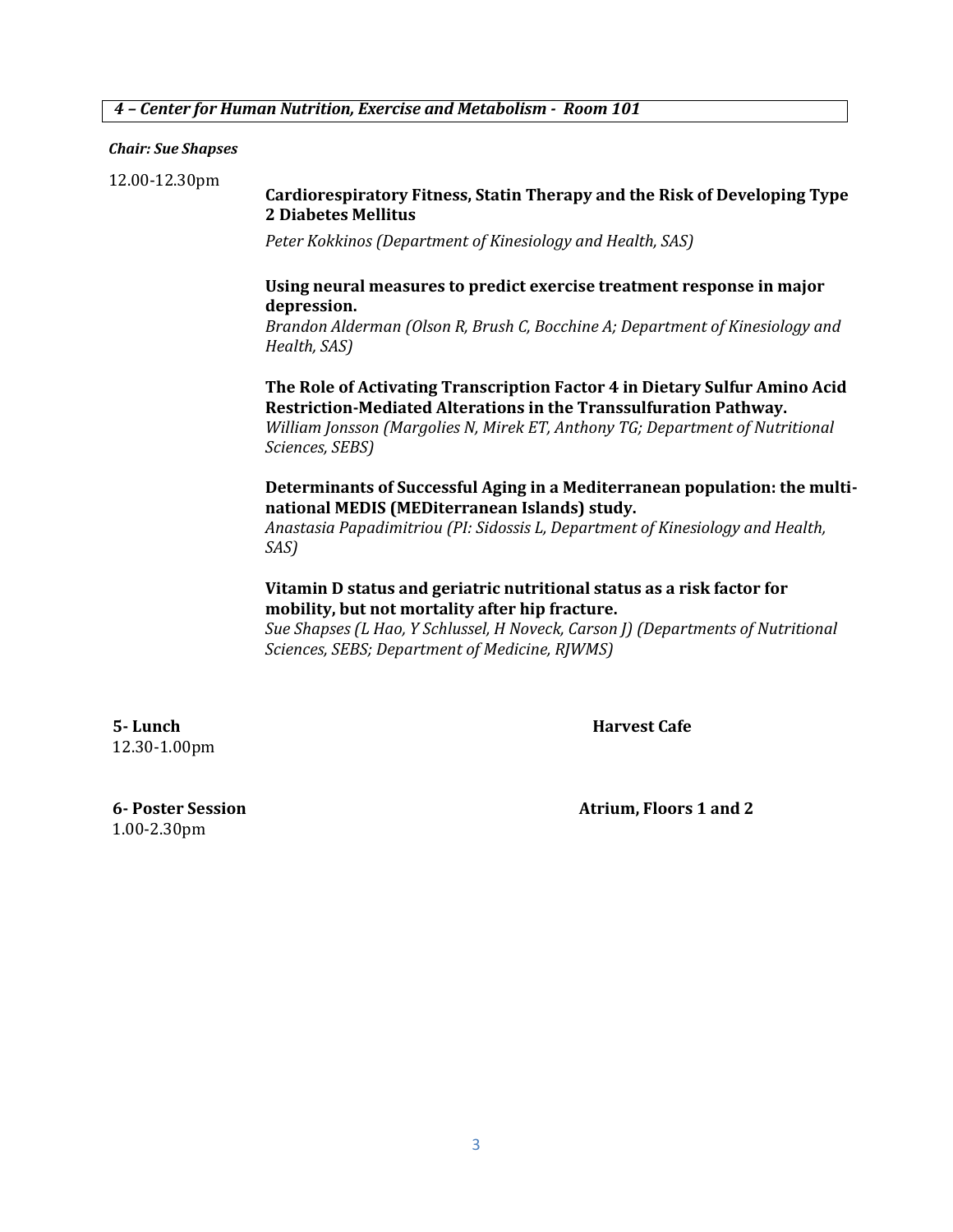### **George M. Carman, PhD Director, Rutgers Center for Lipid Research**

Dr. George M. Carman is the Board of Governors Professor of Food Science and Founding Director of the [Rutgers Center for Lipid Research,](http://rclr.rutgers.edu/) New Jersey Institute for Food, Nutrition, & Health. He received his B.A. degree from William Paterson University, M.S. degree from Seton Hall University, and Ph.D. degree from the University of Massachusetts. His postdoctoral training was at the University of Texas Medical School in Houston. Dr. Carman's laboratory is recognized internationally for its work on the biochemical and molecular characterization of phospholipid metabolism/signaling in the yeast *Saccharomyces cerevisiae*. He has authored over 200 refereed publications and has written several review articles on phospholipid metabolism and on its regulation. Dr. Carman is a Fellow of the American Academy of Microbiology, and is the recipient of the Avanti Award in Lipids-American Society for Biochemistry and Molecular Biology (ASBMB), Supelco/Nicholas Pelick Research Award-American Oil Chemists Society, Faculty Mentor of the Year Award-Compact for Faculty Diversity, Chancellor's Award Lectureship in Neuroscience-LSU School of Medicine, Journal of Lipid Research Lectureship Award, Selman A. Waksman Honorary Lectureship Award, Rutgers University Board of Trustees Award for Excellence in Research, and the New Jersey Agricultural Experiment Station Research Excellence Award. He is a former chair and organizer of the Gordon Research Conference on Lipid Metabolism and the Keystone Symposium on Lipid Second Messengers, and served as chair of the ASBMB Program Planning Committee and the ASBMB Meetings Committee. He served as President of the Theobald Smith Society, the New Jersey branch of the American Society for Microbiology, and served on the Physiological Chemistry and the Biochemistry and Biophysics of Membranes Study Sections of the National Institutes of Health. Dr. Carman currently serves as an Associate Editor of the Journal of Biological Chemistry and of the Journal of Lipid Research, and Executive Editor of Analytical Biochemistry.

# **Erin Comollo, EdD Presenting for David Krol, MD, MPH, FAAP, Medical Director for the New Jersey Health Kids Initiative**

Dr. Erin Comollo is the Program Development Administrator for the New Jersey Healthy Kids Initiative (NJHKI) in the Institute for Food, Nutrition, & Health at Rutgers University. Her primary role is working with school leaders and educators to assess and improve their schools' nutrition education, culinary literacy, and physical activity policies, systems, and environments. She is a strong believer that physical activity and healthy eating play a crucial role in children's physical, social-emotional, and cognitive development. As a former classroom teacher, Erin brings over twelve years of teaching and curriculum development expertise to the NJHKI. As a CrossFit Level 2 and CrossFit Kids Trainer, Erin has worked with individuals, small groups, and children to develop healthy lifestyles that focus on fitness and nutrition. Erin received an undergraduate degree in Early Childhood Education and Fine Arts, as well as her Master's degree in Early Childhood Education and Supervision from The College of New Jersey. Erin completed her Doctorate of Education at the Rutgers University Graduate School of Education with a concentration in Teacher Leadership.

## **Maria Gloria Dominguez-Bello, PhD Interim Director, NJ Institute for Food, Nutrition, and Health**

Maria Gloria Dominguez-Bello is the Henry Rutgers Professor of Microbiome and Health at Rutgers University, affiliated to the Department of Biochemistry and Microbiology, and also to the Department of Anthropology. She is also the interim Director of the Institute for Food Nutrition and Health (IFNH). She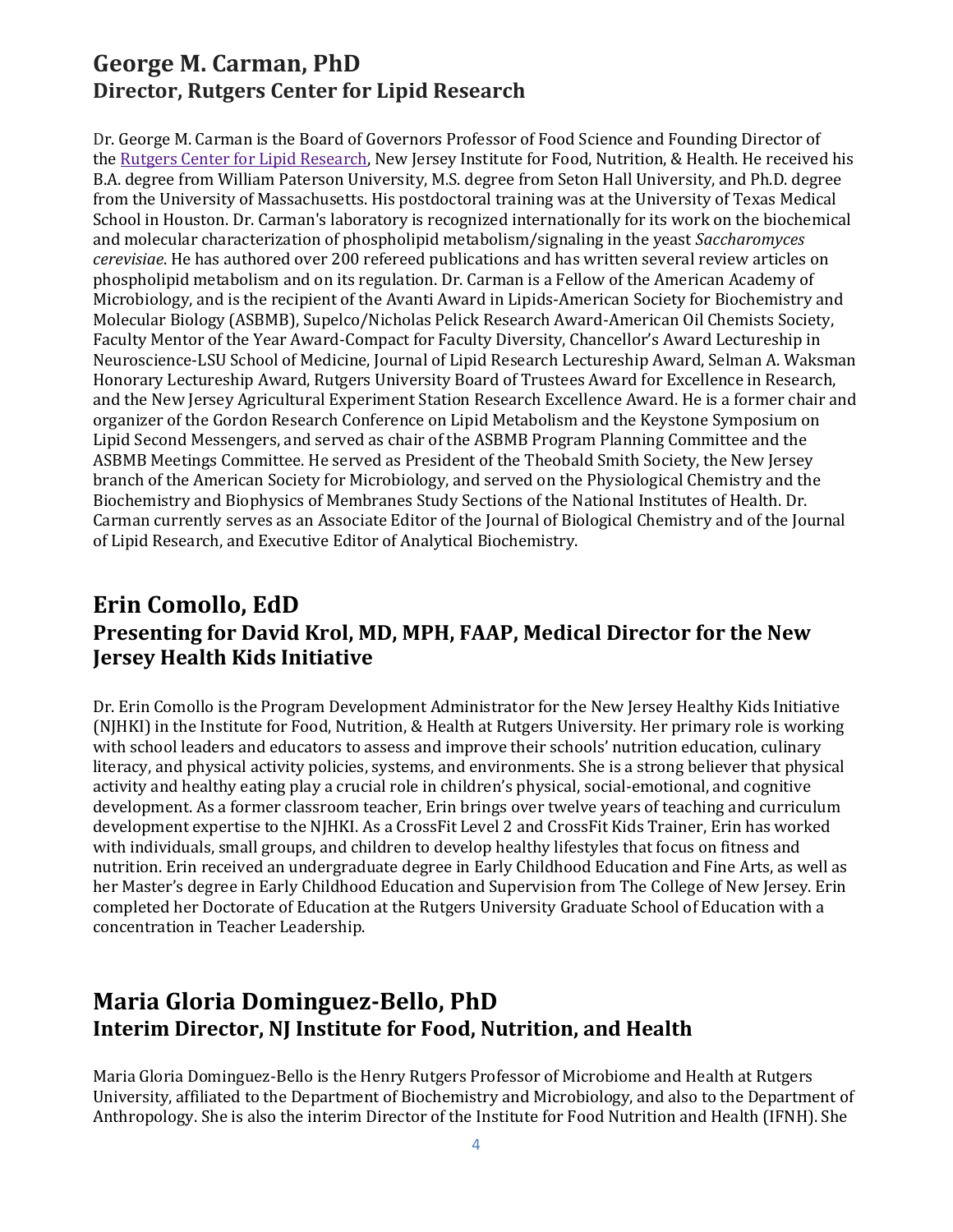is a Fellow of the American Academy of Microbiology, and of the Infectious Disease Society of America (IDSA), and has been a member of the Editorial Board or a reviewer at several scientific journals, and invited reviewer at funding entities, including NSF, NIH, and different Foundations. She has  $\sim$  140 publications on vertebrate-microbial symbiosis, acquisition and development of the human microbiome, effects of antimicrobial modern practices on the microbiome, and strategies for restoration. She works on gradients of urbanization in South America and Africa, through global synergistic collaborations. She is leading the global initiative of the Microbiota Vault, to preserve the diversity of the microbes relevant to human health.

### **Daniel J. Hoffman, PhD Director, Center for Childhood Nutrition Research**

Daniel Hoffman received his PhD in Nutritional Biochemistry and Physiology in 1999 from the Tufts University Friedman School of Nutrition Science and Policy, completed post-doctoral training at Columbia University and is now an Associate Professor in the Departments of Nutritional Sciences and Epidemiology and the Director of the Center for Childhood Nutrition Research (CCNR). Dr. Hoffman's area of expertise is energy metabolism, body composition, and international nutrition. As the director of the CCNR, Dr. Hoffman is responsible for coordinating interdisciplinary research on childhood nutrition as well as managing program development for a Robert Wood Johnson Foundation initiative and the Rutgers Program in International Nutrition. The focus of Dr. Hoffman's research program is to study the relationship between poor growth in childhood and the development of chronic diseases in adulthood. To accomplish this, Dr. Hoffman directs or collaborates on research projects in Brazil and Mexico to better understand how poor growth early in life influences metabolism and body composition later in life as potential risk factors for chronic diseases. In addition, Dr. Hoffman is a Co-Principal Investigator of a project in Kenya and Zambia to evaluate the impact of increased intake of African-Indigenous Vegetables on dietary diversity and health in rural households. An author of numerous papers and chapters on energy metabolism, body composition, and pediatric nutrition, Dr. Hoffman is also the Deputy Editor of the British Journal of Nutrition and Public Health Nutrition and a member of the Editorial Board of Journal of Nutrition and Annals in Human Biology. Aside from academic work, Dr. Hoffman is an expert consultant to the International Atomic Energy Agency of the United Nations where he provides advising on nutrition-related projects using stable isotopes.

### **David Krol, MD, MPH, FAAP Medical Director for the New Jersey Healthy Kids Initiative**

David Krol, a pediatrician, serves as Medical Director of the New Jersey Healthy Kids Initiative at Rutgers. David is also a Clinical Associate Professor in the Department of Pediatrics, Rutgers-Robert Wood Johnson Medical School and an Adjunct Associate Professor in the Department of Pediatric Dentistry, Rutgers School of Dental Medicine. A leader in children's oral health, Dr. Krol has served on many expert panels, technical advisory groups, and taskforces. Dr. Krol has provided pediatric primary care to the underserved in Connecticut, New York, Ohio and New Jersey, testified before federal, state and local legislators on behalf of children, and published his work in *Pediatrics* and other journals. David received his undergraduate degree from the University of Toledo. Drafted by the Minnesota Twins, he played professional baseball for three years. David received his MD from Yale University School of Medicine and completed his residency in pediatrics at Rainbow Babies and Children's Hospital, Cleveland. He received an MPH from the Mailman School of Public Health, Columbia University and is an alumnus of the Robert Wood Johnson Clinical Scholars program and a former Bush Fellow in Child Development and Social Policy at Yale University. Dr. Krol is a diplomate of the American Board of Pediatrics and a Fellow of the American Academy of Pediatrics.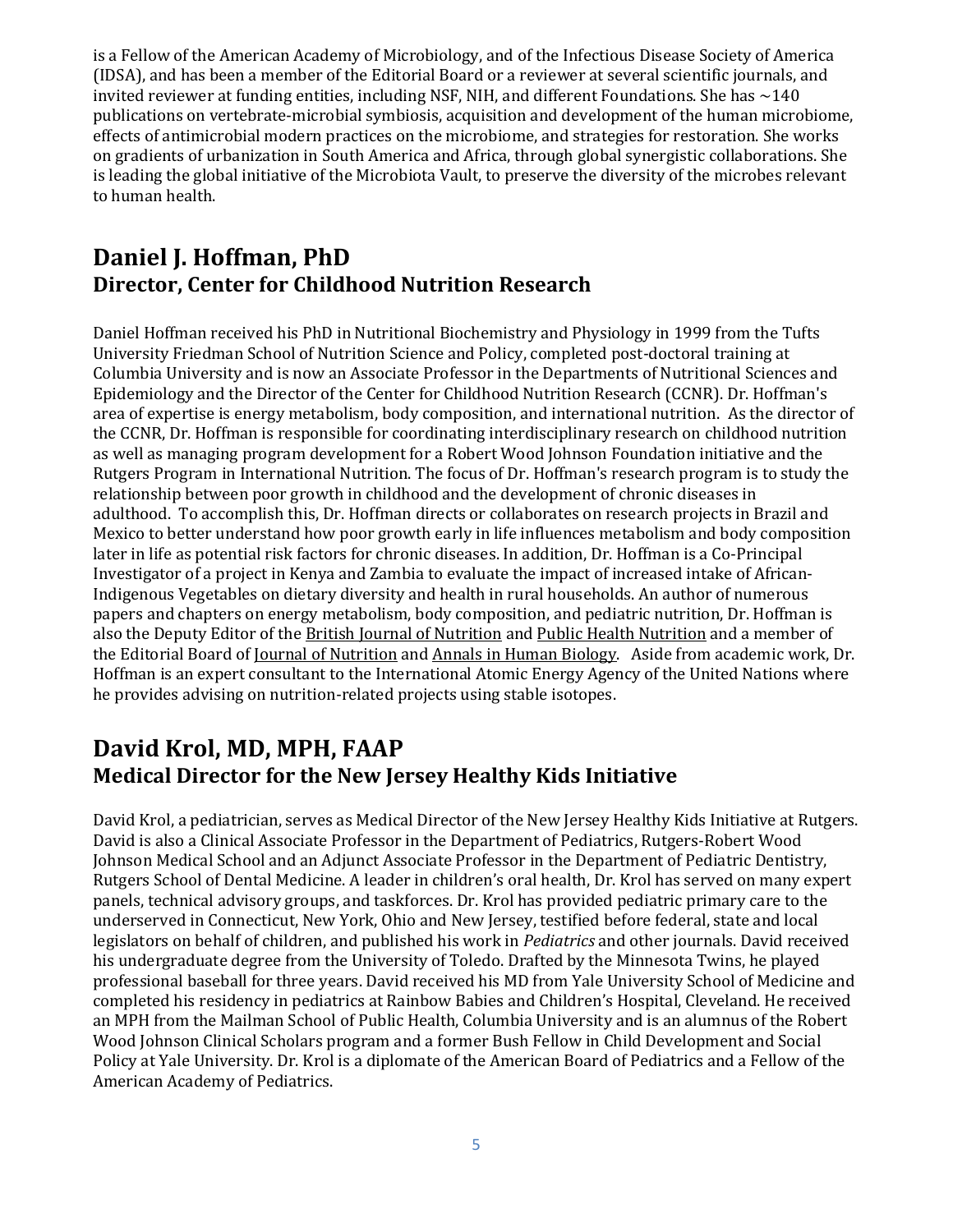### **Yan Lam, PhD Director, Microbiome Core**

Yan Lam is an Assistant Research Professor at the Department of Biochemistry and Microbiology. Dr. Lam received nutritional biochemistry and clinical dietetics training in Australia. In 2017, she was invited to join Dr. Liping Zhao's lab at Rutgers University to pursue research in the new area of microbiome nutrition. Dr. Lam leads the newly established Rutgers Center for Microbiome Analysis, also part of the Microbiome Core at IFNH, which aims to facilitate high-quality multi-disciplinary microbiome research within Rutgers and beyond.

### **Joshua Miller, PhD Director, One Nutrition**

Joshua Miller is Professor and Chair of the Department of Nutritional Sciences in the School of Environmental and Biological Sciences at Rutgers, The State University of New Jersey, and is the coordinator of the IFNH One Nutrition program. Dr. Miller's primary expertise is in B vitamins (folate, vitamin B12, vitamin B6, riboflavin) and one-carbon metabolism. His research focuses on the influences of B vitamins and related metabolites on cognitive function and risk of Alzheimer's disease and dementia in older adults. He also has research interests in novel strategies for assessing vitamin B12 status and absorptive capacity, and the influence of riboflavin on blood pressure in individuals genetically predisposed to hypertension. His work has been funded by the NIH, the American Cancer Society, and the Breast Cancer Research Programs of the State of California and the U.S. Department of Defense.

## **Peggy Policastro, PhD Director, Culinary Health Program**

Peggy Policastro is the Director of the Culinary Nutrition Program at the IFNH. Dr. Policastro works with children and adolescents using Behavioral Economics to nudge individuals towards healthier food choices. Dr. Policastro believes making a healthy food choice the easiest/most salient option is the most effective way to encourage behavior change. Dr. Policastro has used the various dining facilities as living laboratories to harness behavior change. Her research findings showed that just posting a simple calorie message about sugar sweetened beverages, increased water sales by approximately 6% over seven weeks. Dr. Policastro is a Registered Dietitian who was named the 2012 Academy of Nutrition and Dietetics Nutrition Educator of the Year. She directs the IFNH Student Ambassador Program and was named 2018 Rutgers University Student Supervisor of the Year. Dr. Policastro works closely with Chefs to institute Menus of Change principles and is an active member of the Menus of Change University Research Collaborative where she holds the position of Chair of the Academic Committee. Peggy holds a PhD in Interdisciplinary Studies-Nutritional Science and Psychology from Rutgers University

# **Harini Sampath, PhD Director, Analytical Core**

Harini Sampath is an Assistant Professor in the Department of Nutritional Sciences and the New Jersey Institute for Food, Nutrition, and Health, at Rutgers University. In her work, she uses her training in Biochemical and Molecular Nutrition to identify nutritionally and genetically-modified pathways leading to metabolic diseases such as type 2 diabetes and cardiovascular disease. Her work has been funded by the NIH, the Marie-Curie Foundation, and the American Heart Association and has been published in numerous journals including the Journal of Biological Chemistry, the American Journal of Physiology, Cell